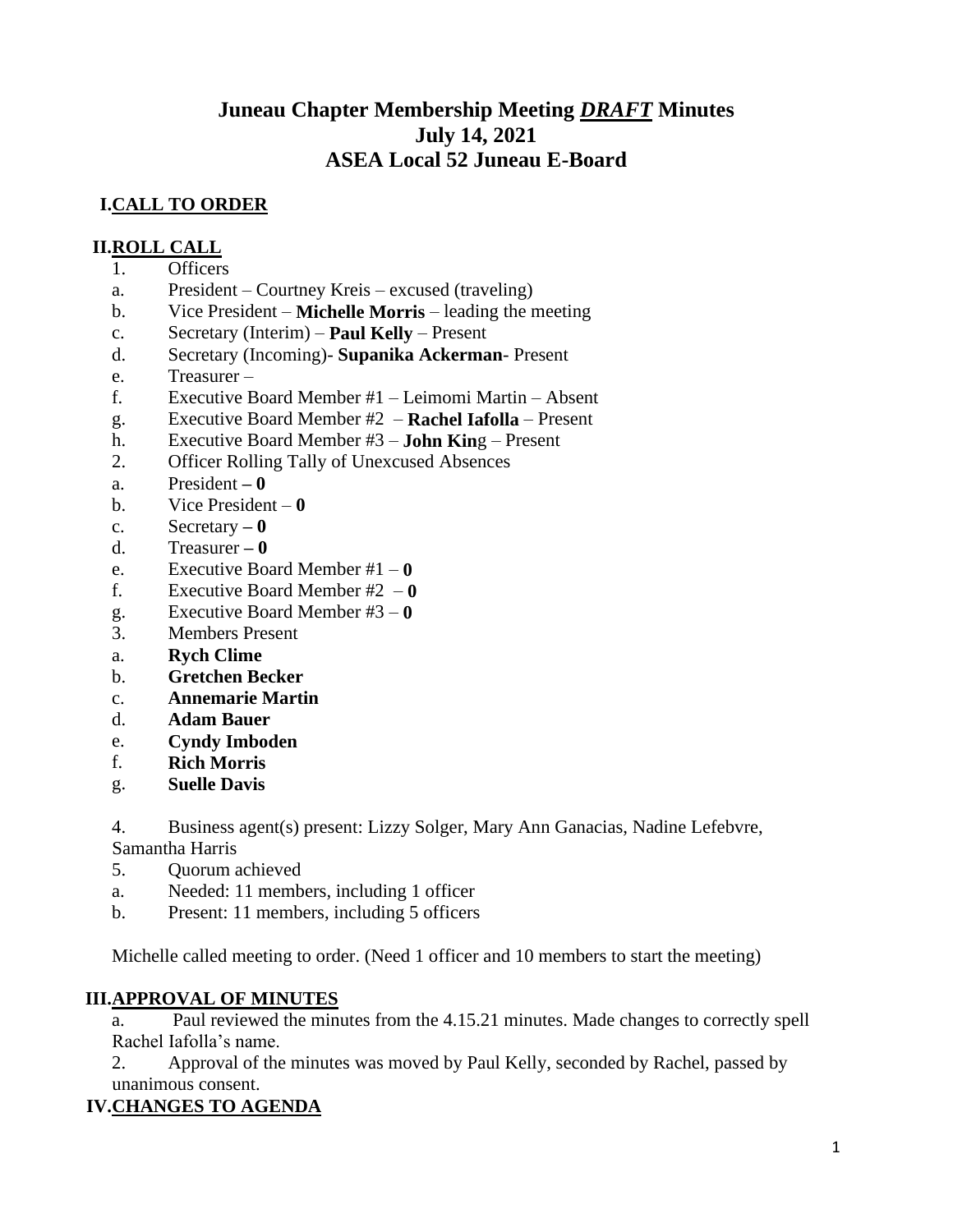1. Amendment to shuffle the agenda to place the approval to the budget at the end or until a quorum can be met.

2. Approval of the agenda as amended was moved by Paul Kelly and seconded by Rych, passed by unanimous consent.

## **FY22 Budget**

Paul Kelly & Courtney Kreis were the budget committee and put together the budget. Income looks the same. Chapter operations support from the union. Interest has gone up a little. Rent is now \$0 since we have now moved into the office space. Increase in activities section: hopeful for events. We are closing PO Box for savings. Book keeping stays the same. Biannual convention coming up, so increased line item. Overall budget is on par with the budget pre-COVID.

Paul Kelly moved to approve the proposed budget as presented. Rych Clime Seconded, passed by unanimous consent.

# **V.OFFICER REPORTS**

1. **President's Report**

# 2. **Secretary's Report – Paul Kelly**

a. Report on reports that happened in-between meetings: Close out PO Box, Movie night to not exceed \$500, appoint Supanika Ackerman as secretary, and appoint John King to Trustee position.

### 3. **Treasurer's Report – (Michelle Morris)**

Shared actuals for the FY20 budget. Operating budget is under budget. Our revenue is down because we haven't received Chapter Operations support, but it has been submitted but will be remedied after audit is finalized.

### **VI.UNFINISHED BUSINESS**

a. No unfinished business.

# **VII.NEW BUSINESS**

Welcome to 2 new eboard members. Members from last year's audit committee have volunteered to be on it again.

# **VIII.ANNOUNCEMENTS / FOR THE GOOD OF THE ORDER**

Rachel shared about drive-in movie night. Free for union members (Saturday, July 31<sup>st</sup>) Will start around 9:45 based upon sunset. Looking for movie suggestions. Will send invite via email in the next week. Thank you and lets celebrate together after this insane year!

MaryAnne shared about ASEA health and safety training will be doing some in-person training on Tuesday, August  $17<sup>th</sup>$ : 9-12 Infectious disease training. (Training we were trying to do before COVID) 1-3 or 3:30-5:30 CPR hands-on skills. If you sign up for CPR, you'll get a link to a class you have to do for 4 hours (over your own time) prior to August  $17<sup>th</sup>$ . Haven't determined location yet, depends on interest. 6-7pm is general health  $\&$  safety meeting. We can reimburse you business leave to attend these trainings. OSHA training (new guidelines)